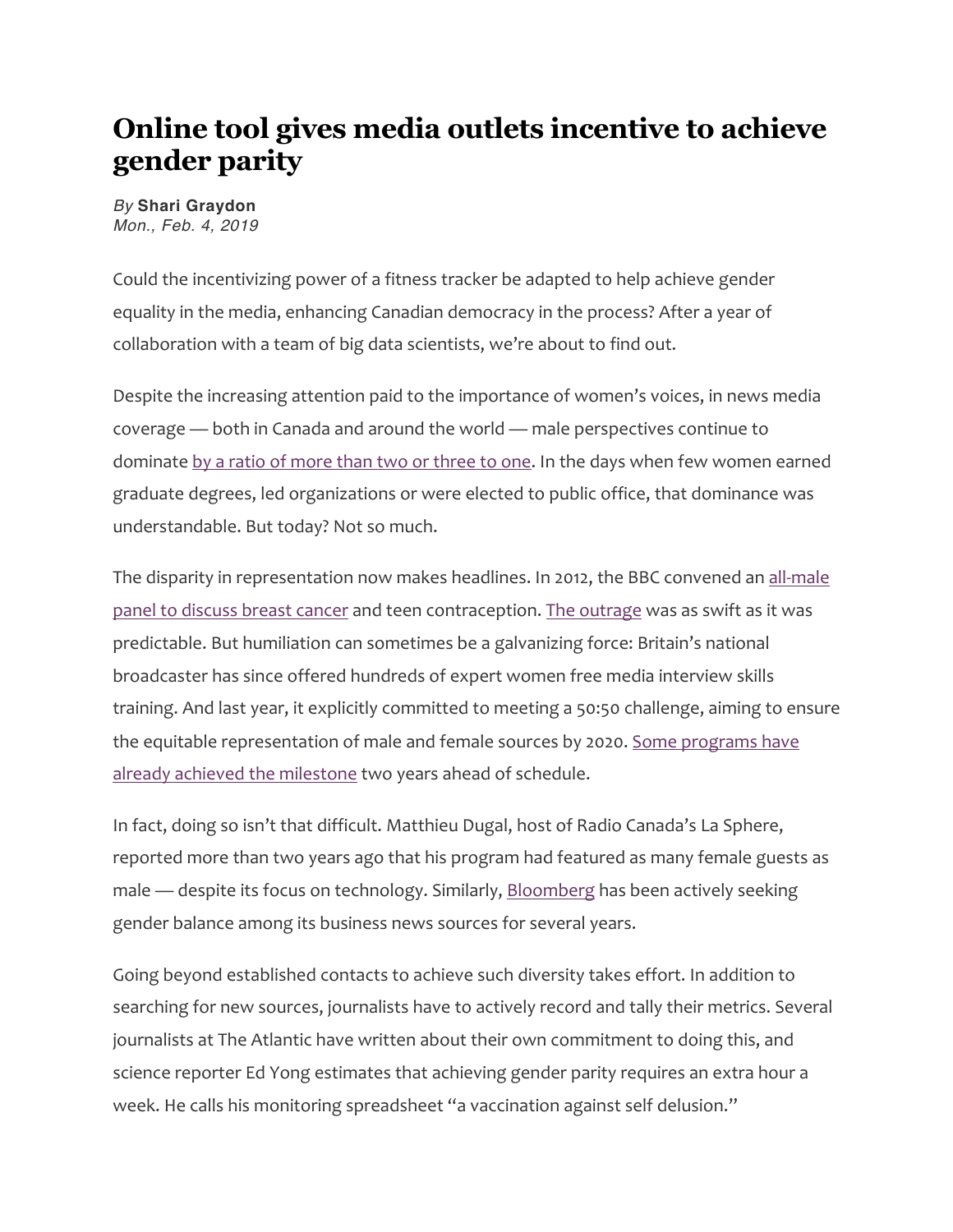In an age of the perpetual news cycle, when many reporters, editors and producers are doing the job of three people, we understand why this might be unappealing. But there are upsides to the vaccination discipline.

La Sphere's gender parity achievement was accompanied by an increase in the program's audience share. And *The Financial Times*recently discovered that reframing one of its electronic newsletters to actively engage female readers inspired higher open rates in male readers as well.

Given social media's disruption of newsgathering revenue models and the need to sustain trust among news consumers, all news organizations should be paying attention to these experiments. Indeed, a collaboration between the World Economic Forum and Internews, a U.S.-based global non-profit, is explicitly aimed at ensuring more women's voices are included in news coverage, in pursuit of increasing community trust in news.

That's why Informed Opinions has been working with researchers at Simon Fraser University to put big data to work in the service of democracy. Over the past year, we've built the Gender Gap Tracker, an online digital tool that monitors the ratio of male to female sources quoted in Canada's most influential news media. It features easy-to-read graphs updated on a daily basis reflecting both the performance of individual newsrooms, and the aggregate ratio of them all.

The tool captures only the sources cited on each news outlet's website; it's unable to quantify those who might appear in broadcast interviews, but aren't referenced online. Yet so far, its results mirror the ratios found in previous research done manually. The goal of the Gender Gap Tracker is to celebrate news organizations that lead by example, and motivate those who lag behind. And it offers news consumers and media organizations alike a daily reminder of the remaining gap.

Improving this metric is important for all of us. Good journalism is fundamental to democracy, and the persistent underrepresentation of women's perspectives denies Canada access to the analysis and ideas of many of its best and brightest. It also undermines policy decisions. Many issues affect women differently; solving complex social, economic and